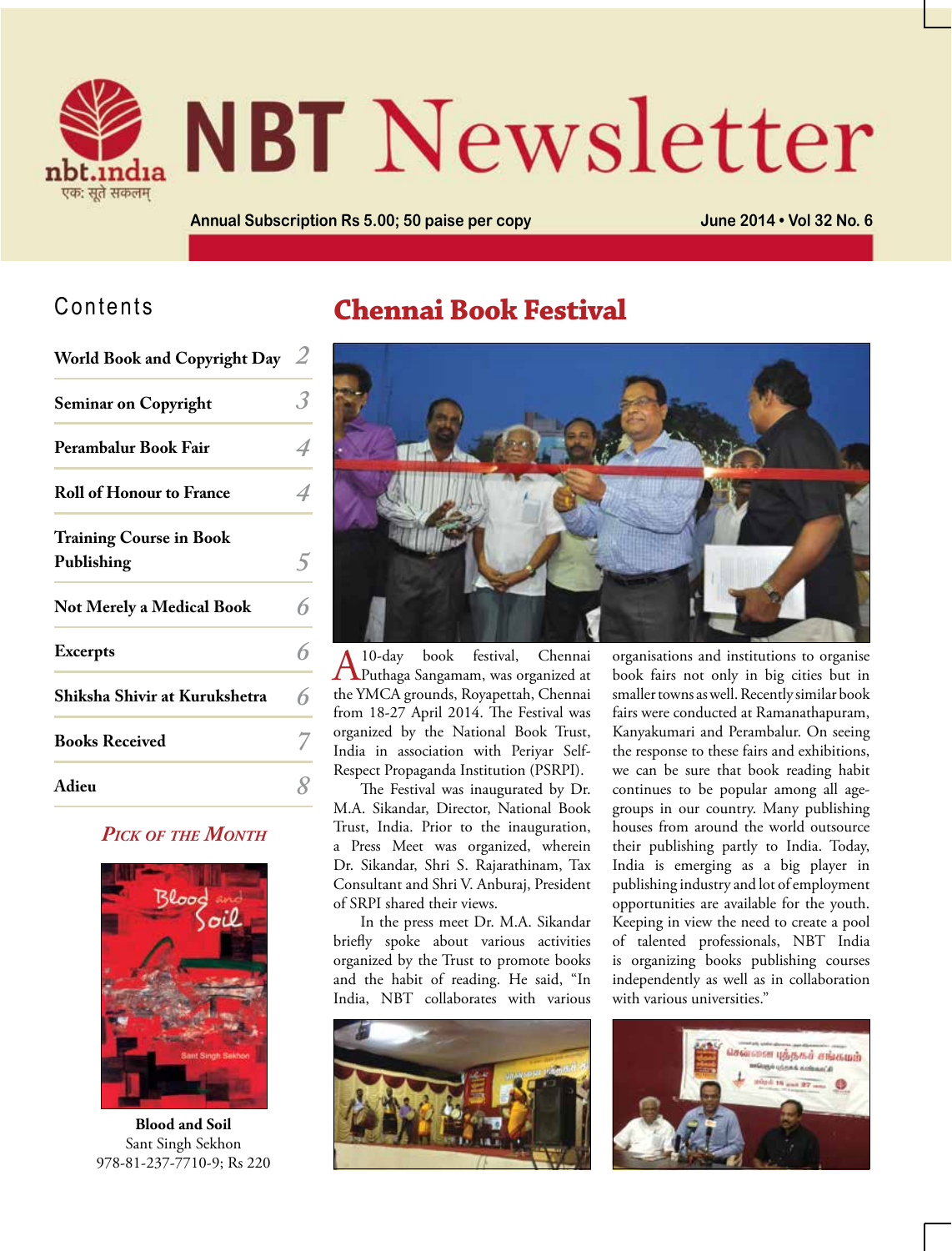

The inaugural session was chaired by Shri S. Rajarathinam. Shri V. Anburaj welcomed the gathering. Earlier, Buddha Troupe presented 'Parai Isai', traditional music performance. Prof. M. Nannan delivered a lecture on What to Read.

Cultural Events, variety shows, debates, dramas, folk performances, speeches by celebrities were conducted throughout the Festival. Eminent writers, poets, journalists, took part in the events. Avamaanam, a drama based on a story by Sadat Hassan Manto and directed by Sreejith Sundaram was staged on the second day. Other events included a comedy show by Boopalam troupe from

Puducherry, Bommalaattam by M. Kalaivaanan and his troupe, Tamilisai by Shri Panneerselvam, Violin concert by Suha Paavalan and folk performance by Thenral Art Troupe.

Poet Arivumathi, artist Drotsky Marudu, writer S. Ramakrishnan, actor Ilavarasan, poet Manushyaputhiran, poet Nellai Jeyantha were a few who delivered lectures. Pollachi Nasan, collector of literary magazines, Shri P. Srinivasan, numismatist, Shri T.M. Saravanan and Shanmugavel were awarded for their contribution in collecting and preserving rare materials.

A discount of 15 per cent was offered to the buyers on 23 April, i.e. World Book and Copyright Day. On the same day morning a walkathon from Marina Beach Labour Statue to Gandhi statue was organised. This walkathon was held to bring awareness on reading of books, wherein thousands of students actively participated.

A special feature of this Festival was a separate stall where 50 per cent discount was offered on select books. The stall was managed by the organizers, and where publishers had sent select books from their list. Another feature of the Festival was





Book Donation Movement. In this event, under one-lakh books target scheme, people donated large number of books from their personal collection. These books are being arranged to be sent to rural schools across the state. To encourage the donors, coupons were offered to the donors with which they could avail special discounts for their purchases of new books.

The Festival received a huge response in 2013 when it was conducted for the first time. More than 100 publishers took part in that festival. This second edition, with more than 200 publishers and booksellers divided into three sections—English publishers, Children's Publishers and

Tamil publishers—proved to be a bigger success. On the sidelines of the Festival, NBT also organized a Certificate Course in Book Publishing. The Festival found good response from not only people of Chennai but also from neighbouring districts too.

The Festival was coordinated by Shri Mathan Raj, Tamil Editor, NBT India.

# **World Book and Copyright Day**

National Book Trust, India and Sahitya Akademi together organized an Exhibition of Books at Rabindra Bhawan, New Delhi on 23 April 2014 on the occasion of World Book and Copyright Day. Conceptualised and coordinated by UNESCO since 1995, this day is celebrated worldwide and seeks to promote reading, publishing and protection of intellectual property including books through the laws of copyright.

Organised jointly for the first time at Rabindra Bhawan premises by the two premier publishing and reading promotion organizations of the country, the exhibition got accolades from many a quarter.

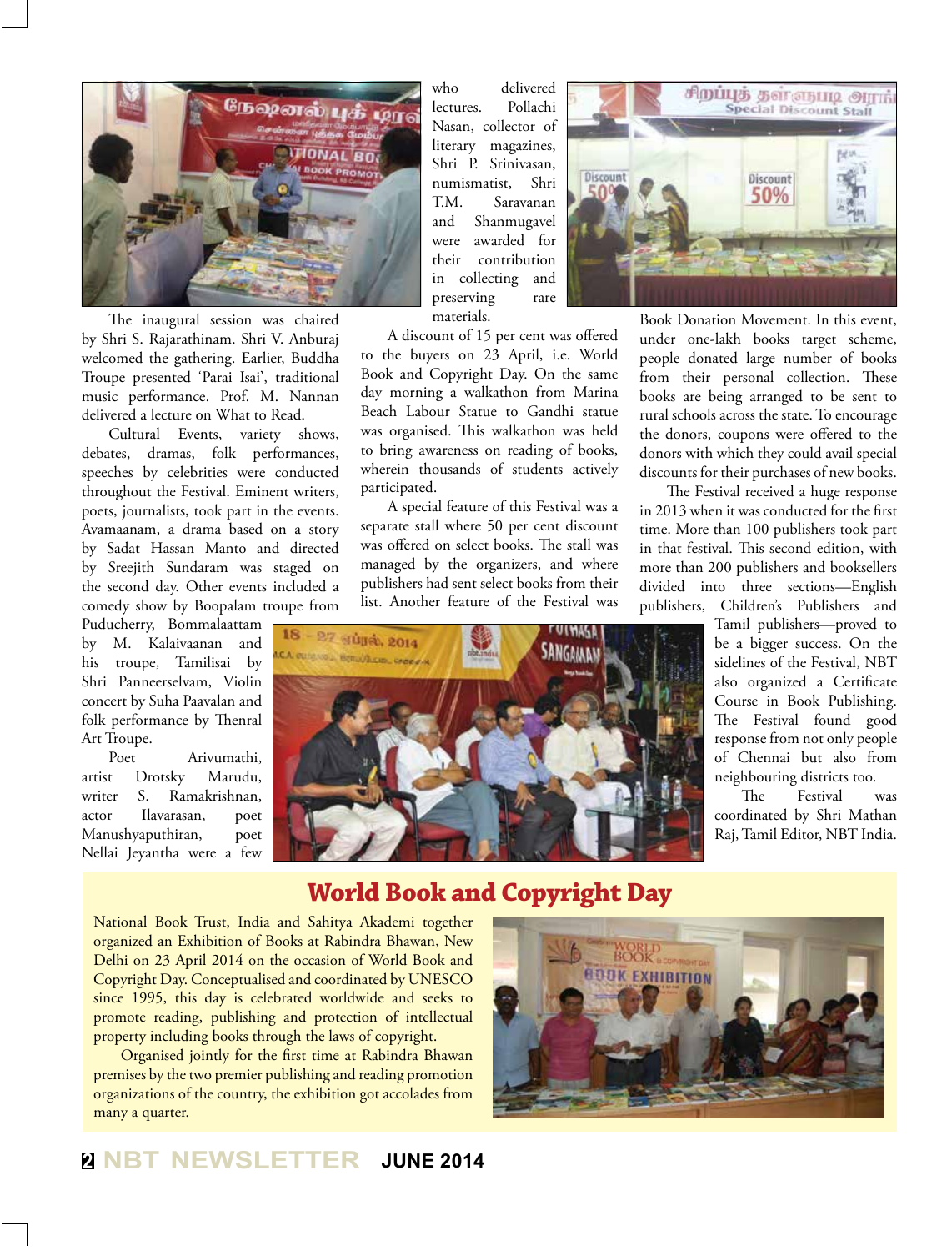# **Seminar on Copyright**

n the occasion of the World Book & Copyright Day, the National Book Trust, India organised a seminar on Copyright and Piracy on 23 April 2014 at Kolkata.

Speakers from the Centre for Studies in Book Publishing, Calcutta University, publishers from Delhi and Calcutta and a lawyer from the Alternative Law Forum, Bangalore, exchanged views at the seminar.

The session began with a discussion on the Delhi University photocopy lawsuit where Oxford University Press, Cambridge University Press, Taylor & Francis and Routledge slapped a case of copyright infringement on the university and Rameshwari Photocopy Service for alleged unauthorised photocopying and distribution of course material.

"Photocopy allowed people to access books that are priced high and out of print, and books that are not available. It popularises books among readers, increases circulation of books among students. That's what piracy is for you," said Smarika Kumar of the Alternative Law Forum.

Like the students protesting the lawsuit against the photocopier, Kumar made a case for piracy much to the horror of the publishers.

Arguing that the price of books made piracy thrive, she said: "It's a myth that the Indian edition of books is cheap. Nelson Mandela's *Long Walk to Freedom* costs more in India than in the US."

She said Indians spend a higher percentage of their income on books —



0.117 per cent for Arundhati Roy's *God of Small Things* against an American's 0.0002 per cent for the same book.

Kumar illustrated how piracy helped spread literacy in the US in the 19th century. "*A Christmas Carol* by Charles Dickens was priced at 2.5 pounds in 19thcentury UK but the book was available for 6 cents in the US. The US pirated the book on a large scale. There was no international regime of copyright then and the US was the biggest pirate of copyrighted books," she said.

Publishers refused to buy the piracyliteracy argument, saying free books are distributed in the country under the Sarva Shiksha Abhiyan. Indian language books are often fairly priced and accessible to readers, they pointed out.

When Amitava Sen of Central Book Agency said copyright and anti-piracy laws "protect the right of both authors and



publishers", Kumar said piracy has actually jacked up legal sales.

Online piracy was eating into the sales of British author Neil Gaiman's *American Gods*. In Russia, where people were downloading copies of Gaiman's books, Russian translations were being published. "Thereafter, Gaiman persuaded his publisher to release a free digital copy of *American Gods*. Soon enough, legal sale of his book shot up by 300 per cent," said the lawyer, stressing the need to "interpret the copyright law liberally".

Arpita Das of Yoda Press nodded in agreement. "In this age of free digital downloads, we publishers need to smell the coffee. We cannot be as protectionist as we used to be," said Das, citing Paulo Coelho whose free digital copy in Russia increased legal "sales by 1 million".

Calling for a more liberal approach, both cited Creative Commons, a nonprofit organisation that enables sharing and use of creativity and knowledge through free legal tools that offer the right to distribute copies and modified versions of a work.

Speaking on the freedom in publishing, Nirmal Kanti Bhattacharjee, former director, NBT India, called "for a fine balance between protection of intellectual property rights and dissemination of knowledge".

Mandira Sen of Stree proffered a case against the banning and withdrawing of Wendy Doniger's *The Hindus: An Alternative History.*

- Excerpted from *The Telegraph*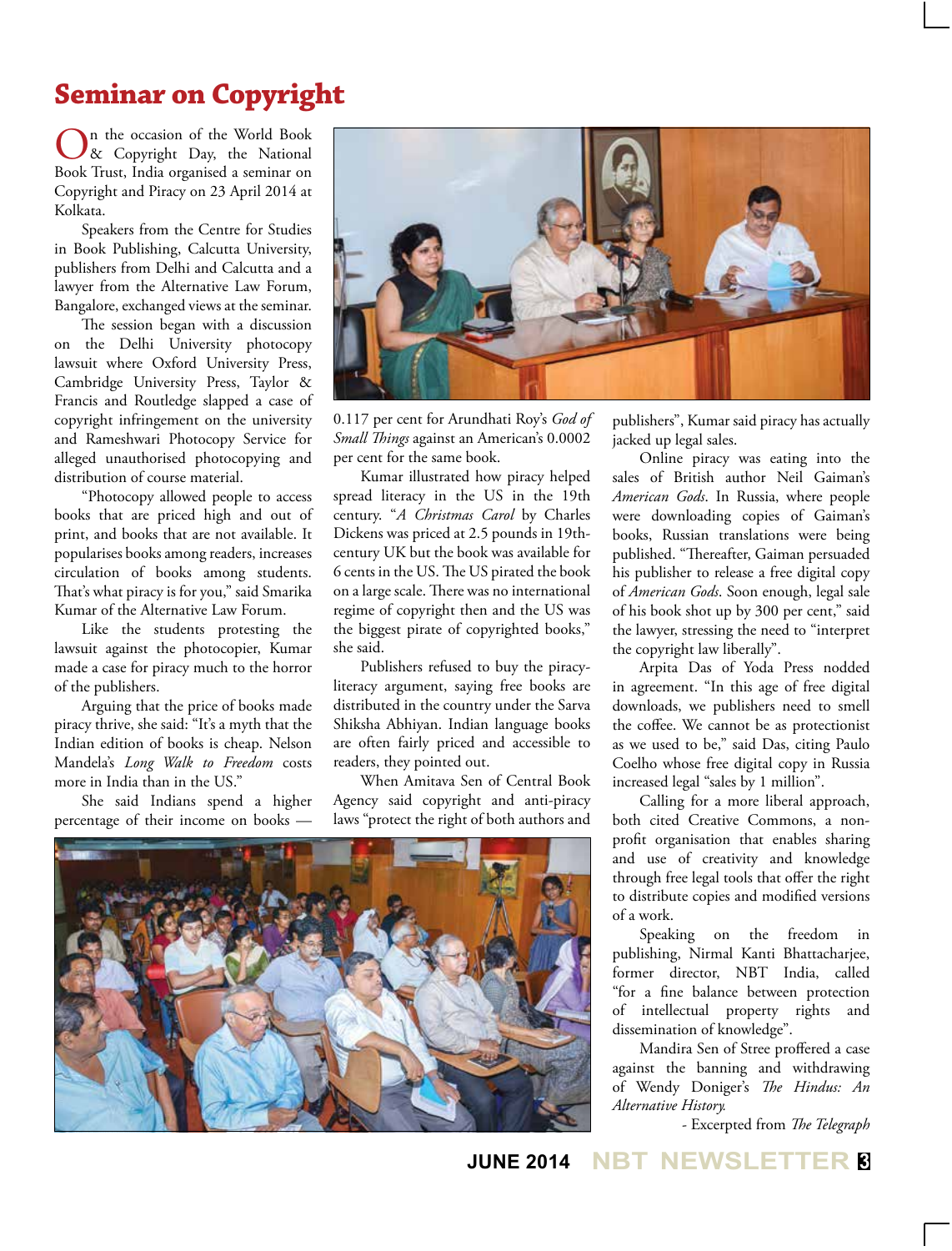# **Perambalur Book Fair**

Mational Book Trust, India<br>
in collaboration with the<br>
BAPASI. Perambalur District in collaboration with the Perambalur Administration, Perambalur People's Cultural Association, and Dhanalakshmi Srinivasan Trust, organized the Perambalur Book Fair from 31 January to 8 February 2014. The Fair was inaugurated by Dr. M. Thirumalai, Vice-Chancellor, Tanjore Tamil University. Dr. Tares Ahamed, IAS, Perambalur District

Collector, who was actively involved in all the events of the Fair, presided over the inaugural function. Smt. Sonal Chandra, DSP, and Shri Madhusudan Reddy, Sub-Collector, Perambalur, were also present on the occasion. Shri Suki Sivam and Shri Iraianbu IAS were the main speakers on the inaugural session.

The 10-day Fair witnessed a number of literary discourses, debates, poets meets, book releases and cultural programmes in which eminent writers, artists, film personalities, activists,



political leaders and students participated. Speakers in the sessions included: Dr. N. Kalaiselvi, Scientist, CECRI; Shri Stalin Gunasekaran, President of Makkal Sinthanai Peravai which organizes the Erode Book Fair; Nandalala, eminent poet; Sahitya Akademi award winners Shri Jo De Cruz, Shri Ponnelan, Shri Su. Venkatesan; Shri K. Gnanasambandan, eminent orator; Shri Nelson Xavier, journalist; Shri M.P. Vijayakumar IAS; Prof. Vijayasundari, Dhanalakshmi College; Shri Thamira and Shri Ram, film directors; Shri Badri Sheshadri, Kizhakku

Pathippagam; well-known Tamil writers Shri Tamilselvan, Shri Azhagiya Periavan, Kanmani Gunasekaran, Bava Selladurai, Shri Lakshmana Perumal, S. Ramakrishnan; Parveen Sulthana, eminent speaker; Drotsky Marudhu and Pugazhendi,<br>artists: Lena Thamizhvaanan, Thamizhvaanan, Editor, Kalkandu. Cultural events included Paraiyaattam, light music, mime act, etc. performed by college students and artistes

from South Zone Cultural Centre.

More than a hundred publishers and booksellers displayed their books in the Fair. To promote buyers, a daily lucky draw was held and three winners were presented with gift coupons worth Rs. 500, Rs. 300 and Rs. 200.

In addition, films of world repute and important documentaries were also screened. The Fair's success could be gauged by the regular stream of thousands of visitors every day. Shri Raman represented the Fair from NBT India.



#### **Roll of Honour to France**

In keeping with the tradition of presenting the Roll of Honour to the Guest Country at the New Delhi World Book Fair, Shri A. Sethumadhavan, Chairman, NBT India, presented the Roll of Honour to France, which was the Guest Country at New Delhi World Book Fair 2013. It was presented to HE Mr. Francois Richier, Ambassador of France to India.

The Roll of Honour for the Guest Country 2014 was presented to Poland.



### **<sup>4</sup> NBT NEWSLETTER JUNE 2014**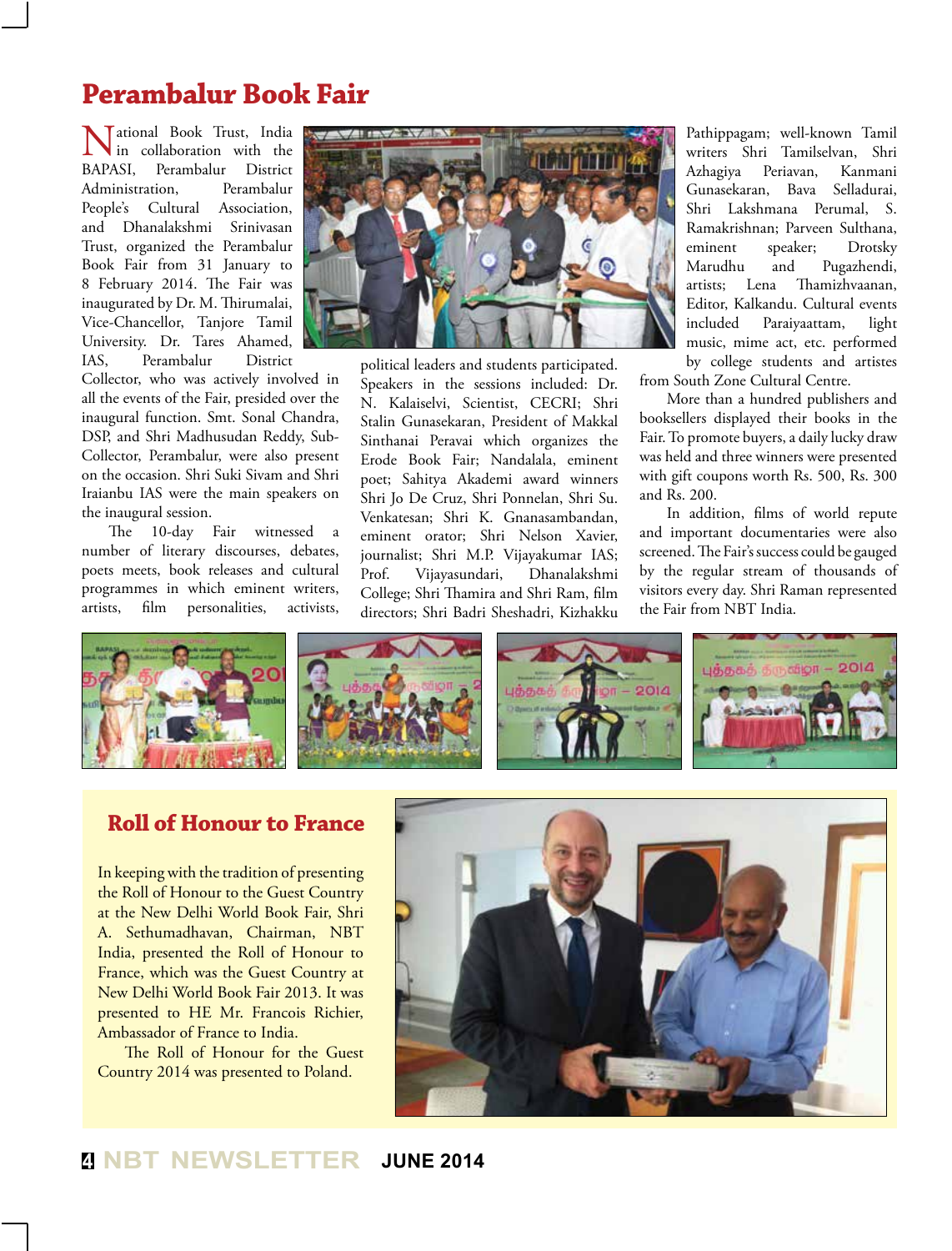# **Training Course in Book Publishing**

Afive-day short term training<br>course in book publishing was held from 21-25 April 2014, at Synod Hall, Chennai. Shri T. Mathan Raj, Tamil editor, NBT India welcomed the gathering at the inauguration of the Course. Ms Farida M. Naik, Jt. Director, NBT India was present in the concluding session and distributed the certificates to the students.

Organised as part of the Chennai Book Festival, the course gave an overview of the important departments of publishing. These included a history of publishing and an overview of the industry, acquisition and editing of a manuscript, children's books, production and printing, marketing, and Rights management.

Faculty of the course included Sridhar Balan, Dr. A.R. Venkatachalapathy, CreA Ramakrishnan, Radhika Menon,





Shobha Vishwanath, Olivannan, Ramesh, Prof. Avasthy, Mini Krishnan and Shri Satyanarayana. Sahitya Akademi awardee Shri Jo De Cruz also shared his knowledge with the audience.

Around 50 participants including students, publishers and teachers from various colleges took part in the five-day course.



Taking into account the demand for trained professionals, National Book Trust, India (NBT) has been organising courses in publishing in Delhi as well as in other parts of the country, keeping in view the needs of the language publishing. Hands-on experience and interactive sessions form an important segment of the course. Visits to publishing houses, library and printing press are also arranged to enhance the practical knowledge of the participants.

Besides, the Trust is also collaborating with Calcutta University and Ambedkar University to offer Postgraduate Diploma courses in publishing. In furthering this objective, the Trust is soon to collaborate with the Madras University to offer similar courses.

Shri Benny Kurian, English editor, NBT India, coordinated the event.



#### **Proforma for Updation of Mailing List**

*In order to update our mailing list for the* NBT Newsletter*, we request all the readers to send their details in the prescribed format and post it to:* **Asst. Director (PR)**, National Book Trust, India, Nehru Bhawan, 5 Institutional Area, Phase-II, Vasant Kunj, New Delhi-110070 or email to: **nbtipsection@gmail.com** latest by **30 June 2014**.

- 1. Name (Block letters):
- 2. Address (Block letters) with PIN Code:
- 3. Age:
- 4. Educational Qualification:
- 5. Occupation:
- 6. Email ID:
- 7. Would you like to receive the *NBT Newsletter* in digital form?: Yes/No
- 8. Are you a member of NBT Book Club / Reader's Club? : Yes/No
- 9. If yes, please mention the Registration No.:
- 10. Why do you like to read *NBT Newsletter*? (Not more than 100 words):
- 11. Name five of your favourite NBT titles:
- 12. Any suggestion for improvement of the *NBT Newsletter* (Not more than 100 words):

**JUNE 2014 NBT NEWSLETTER <sup>5</sup>**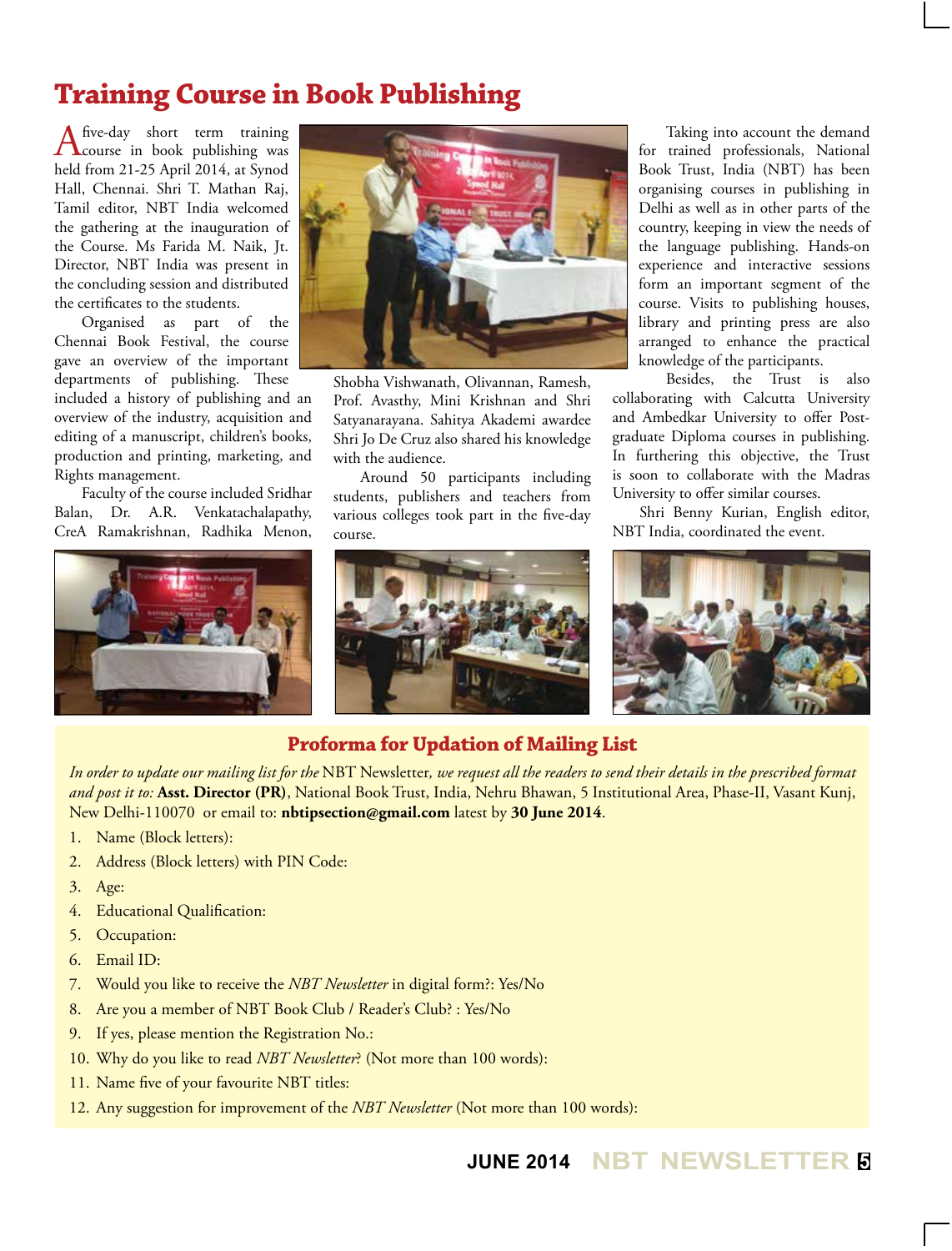# **Not Merely a Medical Book**

It is with extreme reluctance I pick<br>
up a book about medical matters, It is with extreme reluctance I pick particularly, if it has been written by a doctor. As it is, doctors face enough illness and issues associated with it, that leisure moments are better spent on some other matters. For the lay person it is different. Doctors and their lives are fascinating – be it a book, a TV serial or a movie.

*From a Doctor's Diary,* published by the National Book Trust, India, is an exception. The book had been lying on bedside table for long. In an idle moment with nothing else to read I picked it up and then it was spellbinding. It was full of instances which relate to the unusual circumstances and dilemmas that a good doctor faces during his career. Dr. Gopal and Dr. Narang are just like us and the book becomes more readable as they question and answer each other. The issues often arising from simple issues become complicated by legal implications. In this book Dr. S.G. Kabra, with his legal background, has not only brought the matters discussed to forefront but also made the reader think along with him as to how to resolve the issues.

I find the 'Ethical Issue' impressive. In

## **Excerpts**

A <sup>17</sup>-year-old young, unmarried girl,<br>was brought to a surgeon. She was brought to the hospital by her parents. She had sudden acute pain in the abdomen with vomiting sensation and while rushing to the wash-basin she fainted. She recovered from fainting but when her general condition continued to worsen she was rushed to the hospital.

On examination, she was very pale, her pulse rate was high, she had laboured breathing, and her blood pressure was low. Her menstrual history was equivocal. After examining her abdomen, the surgeon suspected internal bleeding and advised admission and immediate operation.

On operation, the surgeon found her abdomen full of blood, on removal of which, it was found that she was bleeding from ruptured tubal pregnancy. The girl was pregnant. The fertilized ovum,

India, the confidentiality between patient and doctor is one of the most poorly kept contracts. So many unrelated people are privy to intimate details about the patient's condition without consent. The plight of the unmarried pregnant woman has been very tactfully explained in that story. Many loose lipped doctors have a lesson to learn from it.

HIV has been rampant in our country. The issues related to the care of such patients has been dealt with very well. The 'stigma' is often unbearable. The incidence of inadvertent infection due to poor medical practice and careless medical staff has been highlighted with concern. Dealing with HIV patients with understanding and respect is the need of the time.

The eternal question of medical negligence, living will and euthanasia are issues which need to be discussed openly and frequently. Whether a patient who is dying of terminal cancer should be 'put away' or allowed to live has been well depicted in the case of Ved Prakash. Switching off the ventilator of a terminal patient is a constant ethical issue amongst all concerned doctors.

unable to travel to the uterine cavity, had implanted in one of the uterine tubes, leading to, what in medical parlance is known as ectopic pregnancy i.e. pregnancy at a site other than the usual site of uterus. As the pregnancy grew, the thin walled tube ruptured, leading to severe internal bleeding—a grave medical emergency.

The surgeon's diagnosis of internal bleeding was correct and his decision to immediately operate on the patient saved the life of the girl. However, because of an equivocal menstrual history in an unmarried girl, ectopic pregnancy had not been suspected to be the cause of internal bleeding. Since the girl was 17 years of age, not legally an adult, consent to operate was taken from the parents.

The surgeon was now on the horns of ethical dilemma. The first dilemma was whether the fact that this unmarried

I find the chapter where the young unmarried woman who demands abortion as her right very absorbing. A sonography of an abortion should be shown compulsorily to every one who asks for abortion for frivolous personal convenience. The vivid images of the fetus struggling when being destroyed will make many change their casual attitudes towards abortion.

*From a Doctor's Diary* should be read by every concerned doctor and medical personnel. It would not only add to their knowledge but also make them better people.

> Dr. Goutam Sen Conultant Cardiovascular and Thoracic Surgeon, Jaipur



**From a Doctor's Diary** Shri Gopal Kabra 978-81-237- 6928-8 Rs 70

girl was pregnant should be disclosed to the parents or not, who were present and waiting outside the operation theatre? The next dilemma was posed by the assisting surgeon. The assistant was to write the operation note. He asked the surgeon whether the fact of pregnancy of the patient should be mentioned in the note or not. The reason he asked this question was because the operation note remained in the case-file, which while lying in the ward, may be accessed by a third party, resulting in disclosure by default. To prevent this eventuality, the surgeon advised that while the note be written faithfully, the same may be handed over to him instead of being attached to the case file.

(This is an excerpt from the Chapter 'Ethical Dilemma' from the book *From a Doctor's Diary*)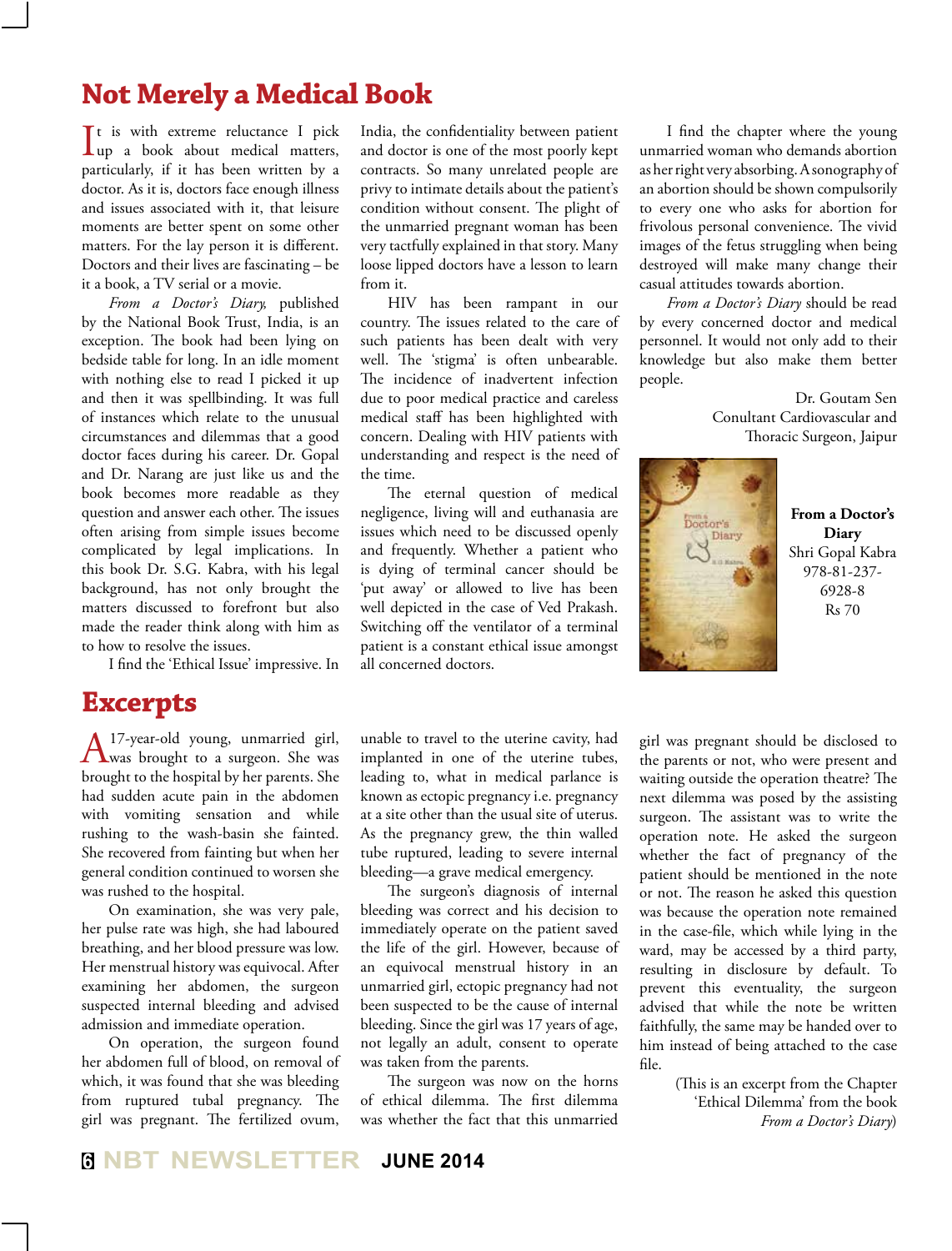# **Shiksha Shivir at Kurukshetra**

As part of its efforts to **T** promote books and reading particularly at schools in tribal and rural areas, the Trust has been organizing Shiksha Shivirs for children.

One such Shiksha Shivir was organized at Government Senior Secondary School, Kharindwa, Kurukshetra, Haryana, on 6 May 2014. About 250 students from classes VI-IX participated in various competitions like drawing, creative writing and elocution.



# **Books Received**

**Sale & Purchase of Properties: A Legal Guide**, Vishwa Lochan Madan; Universal Law Publishing Co. Pvt. Ltd., C-FF-1A, Dilkush Industrial Estate, G.T. Karnal Road, Delhi-110033; 978- 93-5035-283-0; Rs 450



The book covers a whole spectrum of legal concepts of sale and purchase of immovable properties. It deals with the properties which can be sold and which cannot be sold; methods of valuation of

immovable property and the need thereof; the rights and obligations of sellers as well as of the purchaser; and the formalities for a proper sale transaction. Concepts like defective title, possessory title, earnest money note, ownership, co-ownership, benami ownership, de-facto and de-jure possession have been considered.

Speaking at the inaugural session Dr Ashok, District Elementary Education Officer, commended the efforts of NBT and said that this is the first ever such programme in this block. He hoped that NBT would organize more such events every year.

Others who spoke on the occasion included Ms Namita Kaushik, Dy. DEO, Shri Satnam Singh, Dy. DEO, Mrs Indu

**Indian Democracy: Contemporary Challenges**, N.P. Chaudhary & A.K. Ojha; Shipra Publications, LG-18- 19, Pankaj Central Market, I.P. Extn., Patparganj, Delhi-110092; 978-81- 7541-666-6; Rs 295



India has completed more than six decades as a democratic republic. However, India is facing a number of problems, some of which have been of longstanding endurance, while others are of more recent origin. This

volume seeks to encompass several dimensions of contemporary politics in India in five parts—the system and its functioning; challenges to Indian state; corruption and criminalisation; decentralisation and empowerment; and parliamentary democracy in the era of coalition.

Kaushik, Principal, Government Senior Secondary School, Shri Rajiv Ranjan, writer and Shri Randhir, Head Elementary Education.

All the guests and children were felicitated and prizes were distributed to the winners of the competitions. The NBT also donated books to the school library.

The Shiksha Shivir was coordinated by Shri Sunil Khokhar and Ms Sunita Narotra from NBT India.



**The Modern Ayurvedic Cookbook: A Contemporary Approach to an Ancient Tradition**; Amrita Sondhi; Orient Publishing, 5A/8, Ansari Road, Darya Ganj, New Delhi - 110002; 978- 81-222-0533-6; Rs 295



Ayurveda considers food an integral part of its healing process, some of the oldest and most time-tested principles of healthy eating originated in it. It divides food into six essential tastes and explains how these influence

our doshas, our constitution. To help balance your unique constitution with food, each of the 150 recipes is tagged to indicate whether it increases or pacifies a particular dosha. The result is a harmony in constitution and a sense of holistic health. The book also introduces you to eating differently according to the season.